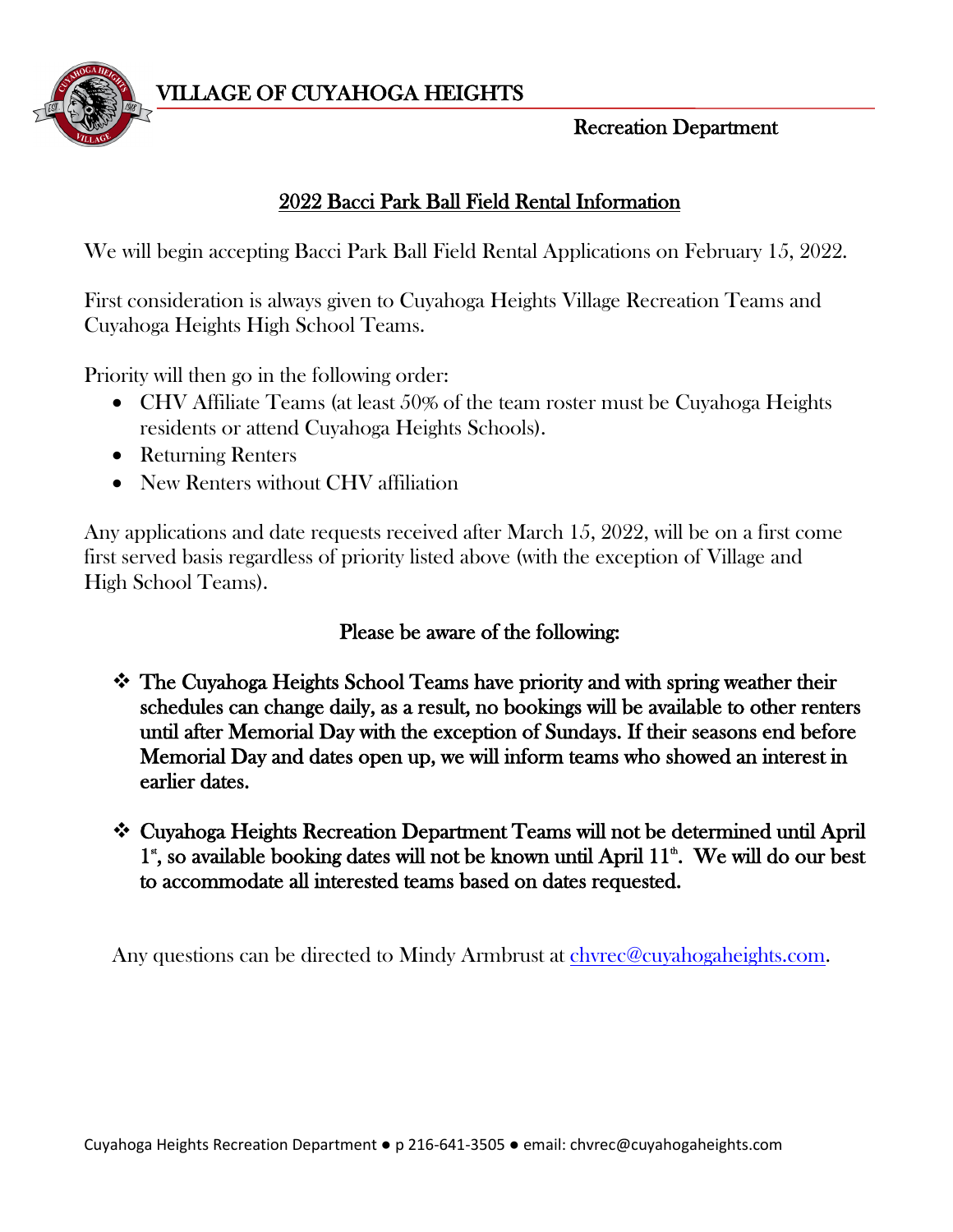

# **Bacci Park Ballfield Rental**

Information and Checklist

Team Name: \_\_\_\_\_\_\_\_\_\_\_\_\_\_\_\_\_\_\_\_\_\_\_\_\_\_\_\_\_\_\_\_\_\_ Check One: Baseball  $\square$  Softball  $\square$ Field Dimensions: \_\_\_\_\_\_\_\_\_\_\_\_\_\_\_\_\_\_\_\_\_\_\_\_\_\_\_\_\_\_ Contact Name: \_\_\_\_\_\_\_\_\_\_\_\_\_\_\_\_\_\_\_\_\_\_\_\_\_\_\_\_\_\_\_\_ Contact Phone Number: \_\_\_\_\_\_\_\_\_\_\_\_\_\_\_\_\_\_\_\_\_\_\_\_ Email Address: \_\_\_\_\_\_\_\_\_\_\_\_\_\_\_\_\_\_\_\_\_\_\_\_\_\_\_\_\_\_\_\_

# **PLEASE RETURN ALL OF THE ITEMS LISTED BELOW ALONG WITH THIS CHECKLIST AT ONE TIME**

- Signed Rental Application
- Signed Field Rules
- Proof of Insurance
- $\Box$ Concussion Certificate
- Copy of Roster if a CHV Affiliate Team

**Once all paperwork has been received an invoice will be sent. After payment is received a permit will be issued.**

> **Please note: No dates are guaranteed until a Bacci Park Ball Field Permit has been issued.**

| Office Personnel only:  |                        |
|-------------------------|------------------------|
| All Paperwork Received: | Scanned in the System: |
| Date Permit Issued:     |                        |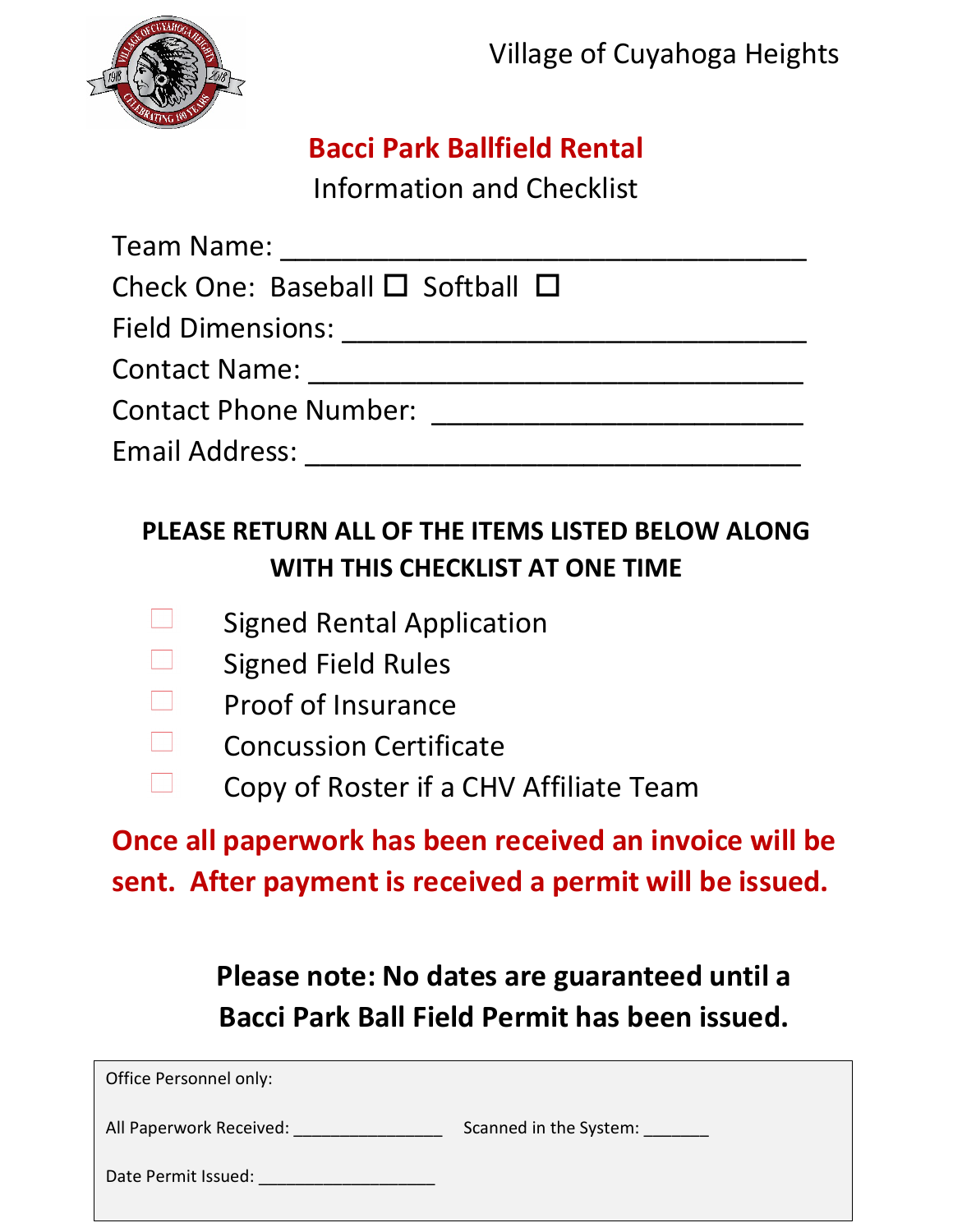| <b>Field Rental Prices</b><br>Time limit of 2 hours per game/practice<br>Cuyahoga Heights Affiliated Team:<br>Practice and Games with Field Prep: \$50.00 (per game)<br>Practice without Field Prep: \$25.00<br>Non-Cuyahoga Heights Team / Previous Renter:<br>Practice and Games with Field Prep: \$75.00 (per game)<br>Practice without Field Prep: \$50.00 |
|----------------------------------------------------------------------------------------------------------------------------------------------------------------------------------------------------------------------------------------------------------------------------------------------------------------------------------------------------------------|
| <b>First Time Renters with No Affiliation:</b><br>Practice and Games with Field Prep: \$100.00 (per game)<br>Practice without Field Prep: \$75.00                                                                                                                                                                                                              |
|                                                                                                                                                                                                                                                                                                                                                                |
|                                                                                                                                                                                                                                                                                                                                                                |
|                                                                                                                                                                                                                                                                                                                                                                |
|                                                                                                                                                                                                                                                                                                                                                                |
|                                                                                                                                                                                                                                                                                                                                                                |
|                                                                                                                                                                                                                                                                                                                                                                |
|                                                                                                                                                                                                                                                                                                                                                                |
|                                                                                                                                                                                                                                                                                                                                                                |
| Schedule Attached: Yes No Field Specifications Attached: Yes No Rental Charge: _________                                                                                                                                                                                                                                                                       |
| <b>RENTAL APPLICATION</b><br><b>BASEBALL</b>                                                                                                                                                                                                                                                                                                                   |

#### **LIGHTING RENTAL (circle one): YES NO**

Lighting rental must be overseen by the Village of Cuyahoga Heights Service Department with permission granted by the mayor or his designee. Full cost of lighting rental is at the expense of the person making this application (approximately \$600).

#### **INSURANCE:**

The Village of Cuyahoga Heights does not maintain insurance that will cover claims against the applicant arising out of the use of facilities by the applicant, its members, participants, or those attending the event. If applying organization is required to be covered by bodily injury and property damage liability insurance, then the applicant is responsible for obtaining said insurance. If the applicant is "required" to secure such insurance, please attach proof of insurance for the Village's records.

#### **AGREEMENT:**

The undersigned hereby make application to the Village of Cuyahoga Heights for use of park facilities and certifies the information given in the application and supporting material is correct. The undersigned further states that he/she is authorized to make this application for the applicant and agrees that the applicant will observe all ordinances and regulations of the Village of Cuyahoga Heights. The applicant/organization agrees to indemnify, defend, and hold harmless the Village and its officers, agents, and employees, against any claim alleging damage or injury arising out of the subject matter of this agreement. The applicant further agrees to reimburse the Village of Cuyahoga Heights for any damage arising from the applicant's use of said facilities and equipment. The applicant or his agent has examined the facilities, premises equipment, and furnishings for defects and finds them fit and safe for the purpose stated above. Bacci Park and East 49th Street Field Rules are part of this agreement.

Applicant Signature: \_\_\_\_\_\_\_\_\_\_\_\_\_\_\_\_\_\_\_\_\_\_\_\_\_\_\_\_\_\_\_\_\_\_\_\_\_\_\_ Date: \_\_\_\_\_\_\_\_\_\_\_\_\_\_\_\_\_\_\_\_\_\_\_

**Items to submit prior to rental approval:** (1) Signed rental agreement, (2) signed field rules, (3) proof of insurance, (4) concussion certificate, (5) payment. Permit will be issued once all documentation is received.